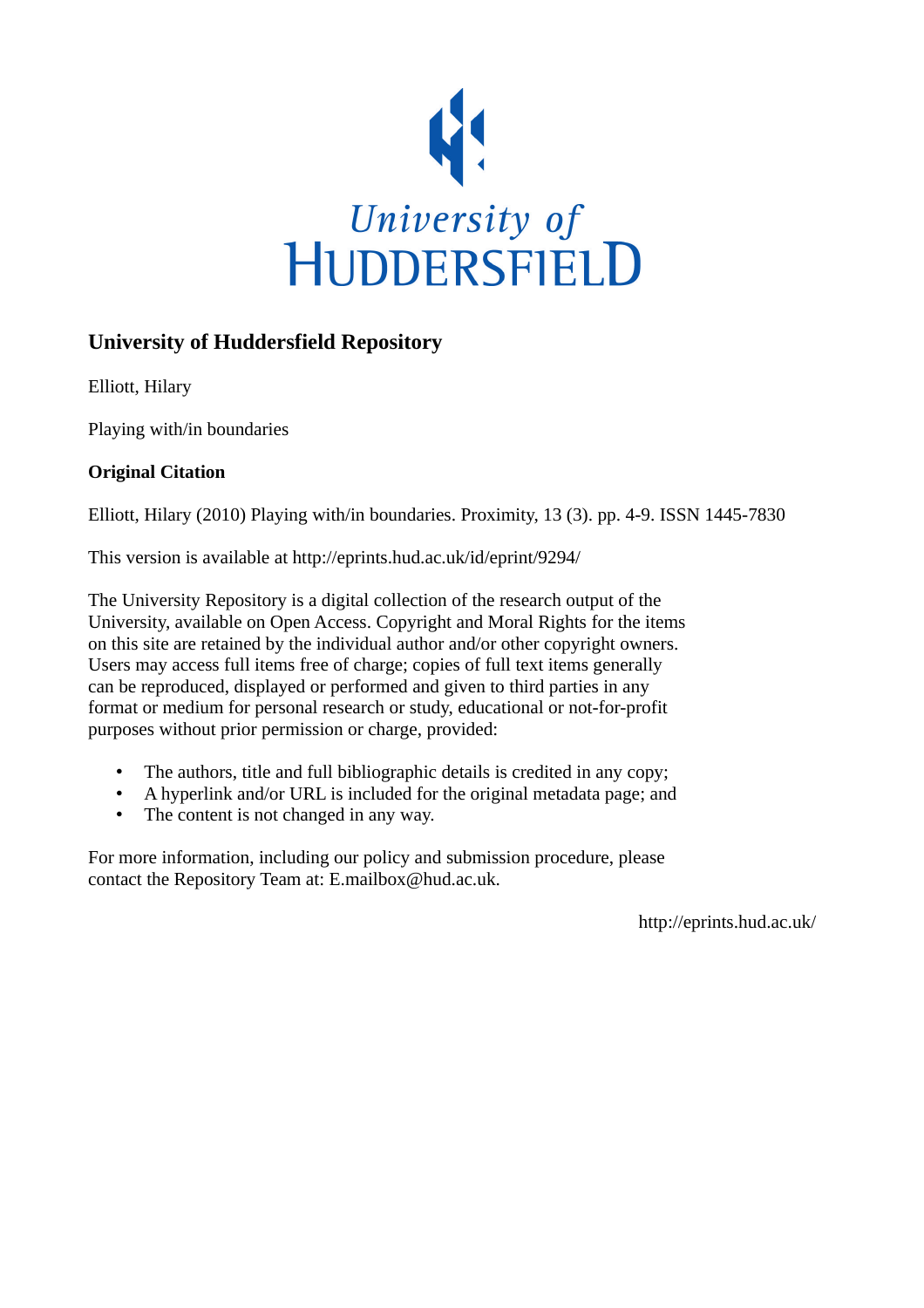#### Introduction

l

This is an article about openness, corporeal situatedness and looking.

The impulse for the writing stems from a particular interest in the relationship of the solo improviser to both the explicit contours and unrealized potentialities of her corporeal situation. From the multitude of both internal and external stimuli to which an improviser may respond at any moment, I am choosing to zoom in here on questions of how the occupation of space may be understood and articulated. The significance of precise corporeal positioning within particular, delineated surroundings is explored and the improvisational impetus towards disclosure and revelation is posited as a form of interrogative exploration.

My improvisational practice, which began by studying with Al Wunder  $^{1}$ in Melbourne and is now, 10 years later, situated primarily in a small town in the North of England, is concerned with the interaction between the improviser and the processes of improvising. The improvisations I make and watch are poised at the centre of the research and the theorizing. The shift in my geographical location is one impetus behind an interest in situation and context, but it is also one of the concerns to emerge most strongly from the investigations of my larger practice-led doctoral project into the tropes and characteristics of the solo, open mode. The complexities (and richness) of interperformer dynamics within duet and ensemble forms is deliberately by-passed in order to focus on the situation of the individual performer. Hence the relationship of that performer to his material, his processes and his environment – which includes material aspects of the space and interpersonal relationship with audiences - become key overall concerns.

In phenomenological vein my knowledge and discoveries depend on the immediate experience of improvising, my conclusions stem from embodied practice, felt and shared. To give a sense of this, I have included studio writings from my on-going research with Andrew Morrish – small pieces of 'poetic' reflection written immediately after solo improvisations by both improviser and observers, designed to 'capture' something of the preceding performance. I have also inserted quotes from a project conducted in 2006 which add the conversational voice of the improviser as an adjunct to the more theoretical and discursive language.<sup>2</sup>

When I refer, loosely, to the term phenomenology, I am referring to existential phenomenology, particularly as espoused in the works of Maurice Merleau-Ponty (1908 – 1961). This philosopher explicitly placed 'what I live through' (Merleau-Ponty, Phenomenology of Perception, xv11) at the centre of his theorizing, insisting, in a clear-cut challenge to Cartesian mind-body dualism, that the body functions as the means by which the world is perceived and comes into existence. Rather than functioning as 'an object for an 'I think'' (Merleau-Ponty, Phenomenology of Perception, 153), the body inhabits space and time in an intentional, goal-oriented manner in which 'consciousness is in the first place not a matter of "I think" but of 'I can'". (Merleau-Ponty, Phenomenology of Perception, 137)

This notion of 'I can' as the body's 'basic intentionality' (Merleau-Ponty, Phenomenology of Perception, 137) becomes the means of entering into a dynamic inter-relationship with the surrounding environment. Thus we are 'permanently stationed before things in order to perceive them' (Merleau-Ponty, Phenomenology of Perception, 303) and perception is treated as 'initiation into the world.' (Merleau-Ponty, Phenomenology of Perception 257) In other words, our mode of entering into some kind of relationship with our surroundings, our world, is through the corporeality of the body.

 $^1$  Al Wunder's 'Theatre of the Ordinary' has been based in Melbourne since 1982. The classes in improvised movement theatre 'use a multi-level class structure that combines the technically developed skills of the advance student with innocent and unencumbered creative explorations of the raw beginner.' (http://www.theatreoftheordinary.com)

 $^2$  Andrew Morrish has been a Research Associate at the University of Huddersfield since February 2006, and was appointed as an Honorary Research Fellow in December 2008. He regularly collaborates with John Britton and me on a variety of research and performance projects relating to improvisational performance.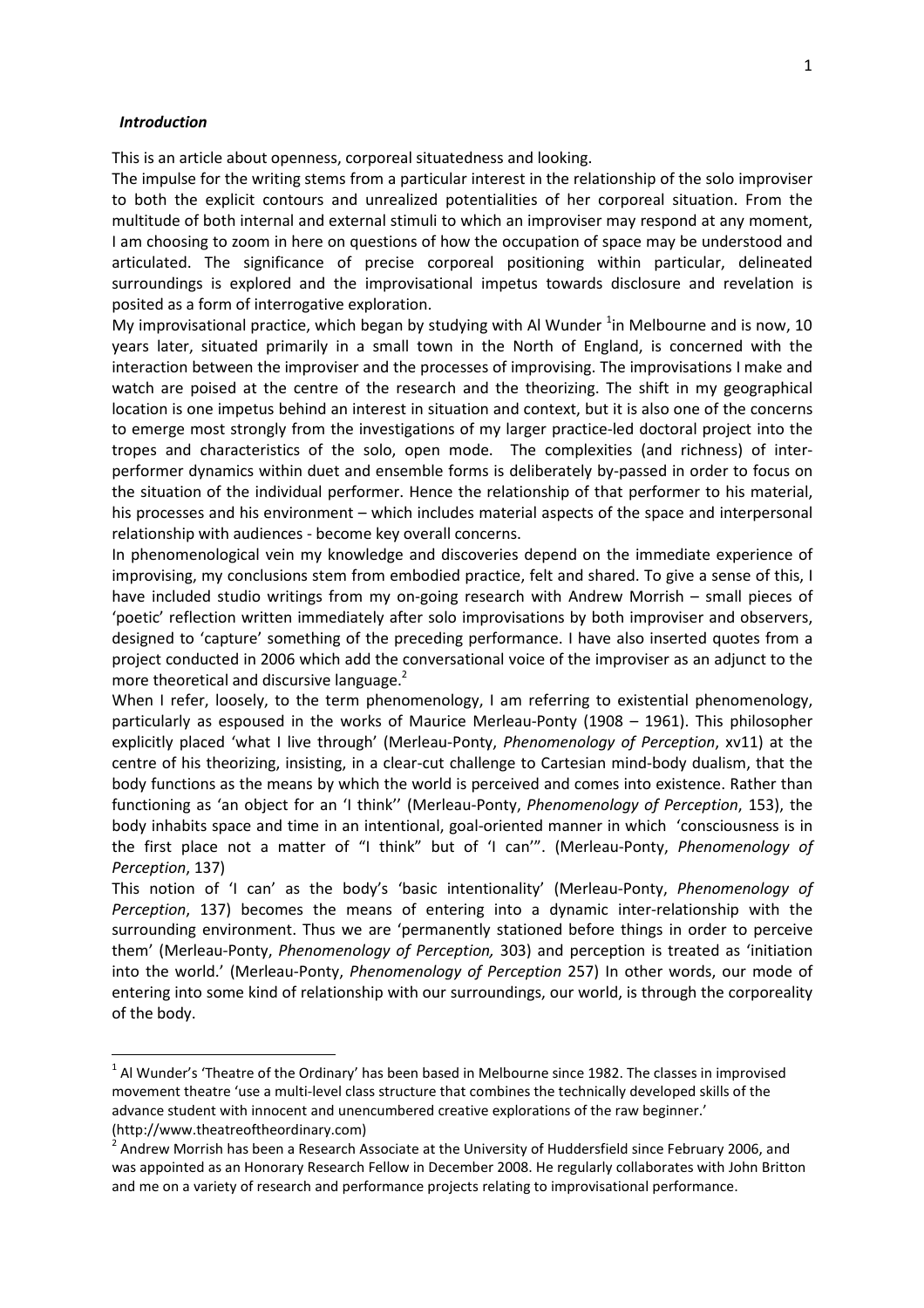In this article I draw on this fundamental tenet by adopting Merleau-Ponty's formulation of vision as an extension of the corporeal in order to highlight some of the ways in which the solo improvisational space may be construed. A certain type of looking is equated with an intentionality that is purposefully interrogative and that raises questions about the dynamic relationship between the improviser, his material and his environment.

The juxtaposition of phenomenology with the comments of various improvisers is intended to present a synthesis of ideas on the ways in which the improviser may engage with his surroundings; Merleau-Ponty's late writings are driven by complex notions of the individual's ontological relations with the world – poetically realized as 'a relation that is one of embrace' in some of his working notes (Merleau-Ponty, The Visible and the Invisible, 271) And, as I will argue, the situation of the solo improviser is one in which negotiation with and within particular conditions is a fundamental and foundational principle.

More generally, phenomenology also reaches for enhanced understanding of whatever phenomenon is under examination. Part of its aim, in the words of dance academic Sondra Fraleigh, is to 'arrive at meaning, perspectives on the phenomenon of experience...which can be communicated.' (Fraleigh, 11) Thus, in this instance, it is through this reflective process of writing that I am seeking to re-visit and map part of the complex operations of the solo improvisational form. And, hopefully, get to know it better.

Unexpectedly perhaps, but indicative of the on-going search for prisms through which aspects of movement improvisation can be elucidated, I also refer to the quintessentially clever improvisation at the heart of the 1995 movie, The Usual Suspects.

#### **Openness**

In solo open form improvisation, the performance intention is to enter the space without a pre-determined theme, or a pre-organised score or structure. The form asks, challengingly, for a holding back of material, ideas and structures until the moment of performance. Of course, when the moment of performance begins is open to question and debate - as one waits on the side? As one enters? Once one is 'in'? But, accepting

this ambiguity around the very beginnings of the piece, the open, solo form is one in which there is a stated or implied absence of pre-existing script or set operational rules. Seen in this way, the open form is both susceptible to misinterpretation or exaggeration and raises some thorny questions that are akin to those confronting phenomenology in its broadest, most ambitious, sense. First, to the misinterpretations. If 'open' is equated with a kind of unfettered freedom, or structurelessness, then the form is erroneously believed or implied to exist beyond boundaries or rules.

Descriptives such as: 'guaranteed ride full of this wild taste of spontaneous delight' in which participants are 'released into delicious rule-breaking.'(Dilley in Zaporah, xvi) reinforce the notion of structure-less abandon. Or, from Roger Copeland who would dismiss 'mere improvisation' for the same reasons that others celebrate it, improvisation is treated as an attempt to 'break through the resistance of {the} rational mind in order to tap the unconscious, "natural" or primitive impulses that lie waiting to be unleashed.'(Copeland, 108) Here improvisation is equated with a kind of undisciplined eruption and wildness, even thoughtlessness.

In practice, as most improvisers I have read, spoken to and worked with accept, the open form is hardly as unbounded, undisciplined and wild as this. As the philosopher Gary Peters notes about 'socalled free improvisations' - a term that I regard as interchangeable with 'open' - the 'apparent freedom of the improviser – the risk taking and spectacle of spontaneity – is rarely the inspired abandonment that it appears to be or is promoted as.' (Peters, 82) Improvising musician Stephen Nachmanovitch points out in his aptly titled Free Play: 'Improvisation always has its rules, even if they are not a priori rules...We carry around the rules inherent in our organism.' (Nachmanovitch, 26) Or, very explicitly from the doyen of contact improvisation Steve Paxton: 'It must be noted that

'...there was something about trying to find the space in a new way...'

Hilary Elliott in conversation with Andrew Morrish, July  $11^{th}$  2006, University of Huddersfield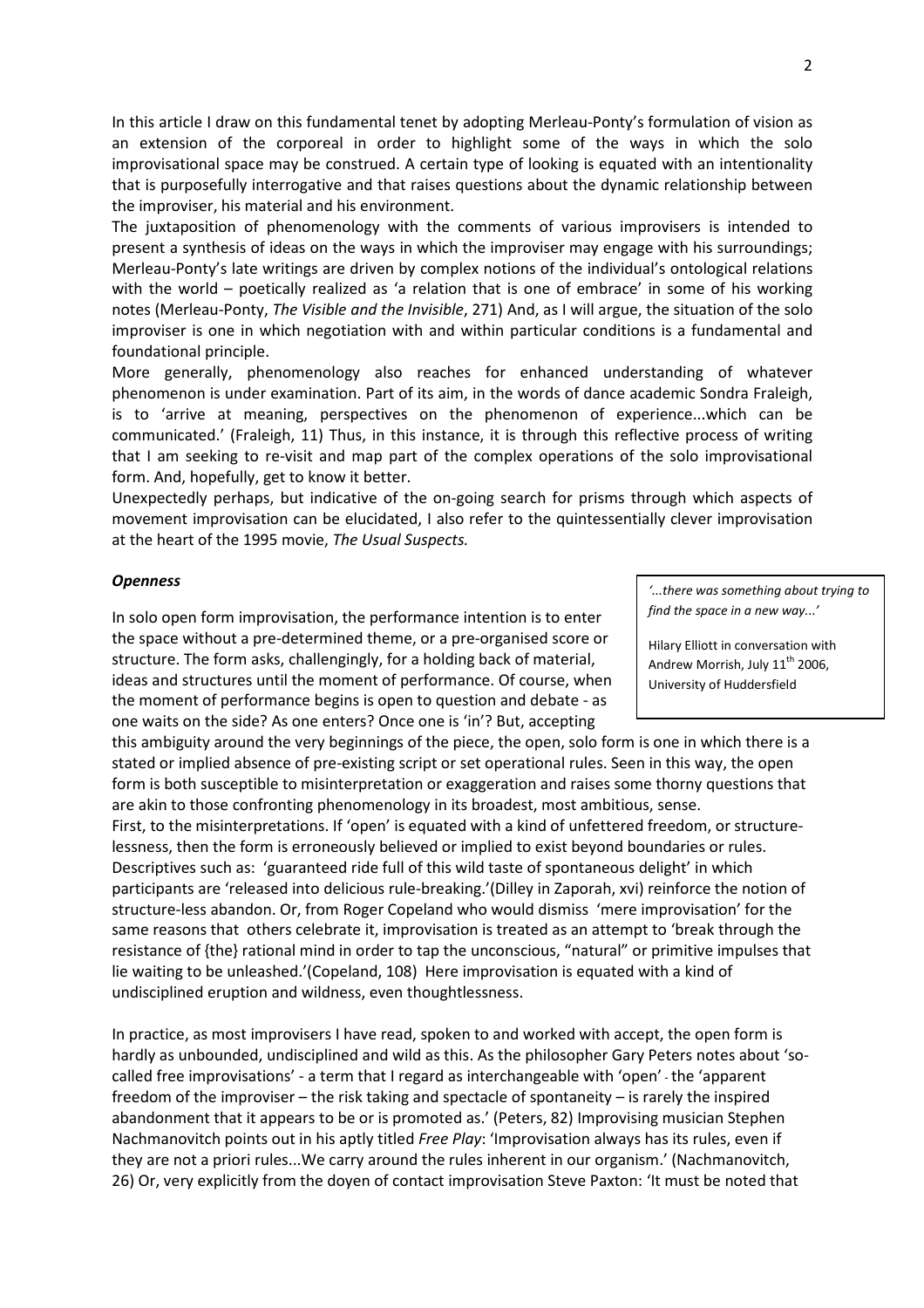Free Improvisation cannot exist, theoretically...The problem is 'freedom' is as dependent on circumstances as this sort of improvisation must be free of them. To be "free" of a circumstance only means to be in another...' (CQ, 12; 2, 4)

Thus the open form is in fact very explicitly situated within boundaries – what Paxton calls 'circumstance' – and structures.

If at this point we return to a phenomenologically-inspired framing of the open performance mode as one in which the performer attempts to 'set aside beliefs, biases, explanatory theories and hypotheses' (Spinelli, 25) we see that the open form is further problematised. Whilst the performer's receptiveness to what is present in the space is a characteristic of the form – and one that I shall pick up on later – the notion of setting aside one's own beliefs or biases is less easily accounted for. Thus on a superficial level we have a form in which the intent is not to re-play or revisit existing narratives, choreographies and character, but rather to generate from the here-andnow of the performance event. But on a deeper level, the form is clearly circumscribed and bounded by the very 'beliefs' and 'biases' of the performer; they are the filters and foci through which the present space is encountered and from which the performance is created. 'Beliefs' and 'biases' are Spinelli's words, used in the context of explaining phenomenology, but they are useful catch-all descriptives for the nexus of circumstance that bounds the open form. Within this nexus might lie our own limitations as performers; there are the tacit rules of operation or expectations that we assume before the piece begins; there are conscious or habitual patterns of physical discourse that we return to. In an even broader sense, there is any individual's performance history, life history, cultural encodings. If we follow this line of argument through, we see that a complete 'openness' is corporeally, mentally and emotionally impossible; the open form, to borrow Paxton's words, 'cannot exist'.

What is left, then, if the term 'open' is accepted as a problematic misnomer, is the performative tension and improvisational possibility that arises from both an acceptance of, and playing within, boundaries and between circumstances. It is a construal of the improvisational space as one in which an interrogative

'...what I always say is – there is always a structure! Whether or not we can see it as structure is another thing...some we recognise and some we don't, but they're always there.'

Andrew Morrish, July 12<sup>th</sup> 2006

exploration might enable the improviser to accept the parameters of every (shifting) circumstance but still embody a generative energy or momentum beyond the sense of limit, of boundary. It is an envisioning of space impelled by asking how the improviser maximises the potential or possibility of delineated space and contingent moments.

#### Corporeal Situatedness

In The Usual Suspects, an interrogating detective borrows a colleague's office in order to question a small-time criminal called Verbal Klint. The film's narrative unfolds through a series of episodes relayed by Klint, and involves the exploits of a fantastically terrifying crime lord, complete with unexplained deaths and inter-criminal machinations. When we first see Klint in this office, he is sitting silently, extremely composed, looking around him – his eyes linger on a cigarette box and they scan the back walls which are busily covered with pieces of paper. Early on in his interrogation he requests coffee and mentions, nonchalantly, that he was once in a barbershop quartet. At the end of the first interrogation scene we see him looking at the bottom of the detective's coffee cup. The camera focuses on his eyes.

In the next scene, we again become aware of his eye movements. Seemingly succumbing to interrogative pressure, he confesses the name of a key player in the criminal matrix  $-$  a lawyer, 'Kobayashi'. Not long after this there is another long, lingering shot on the bottom of the detective's coffee cup as he drinks.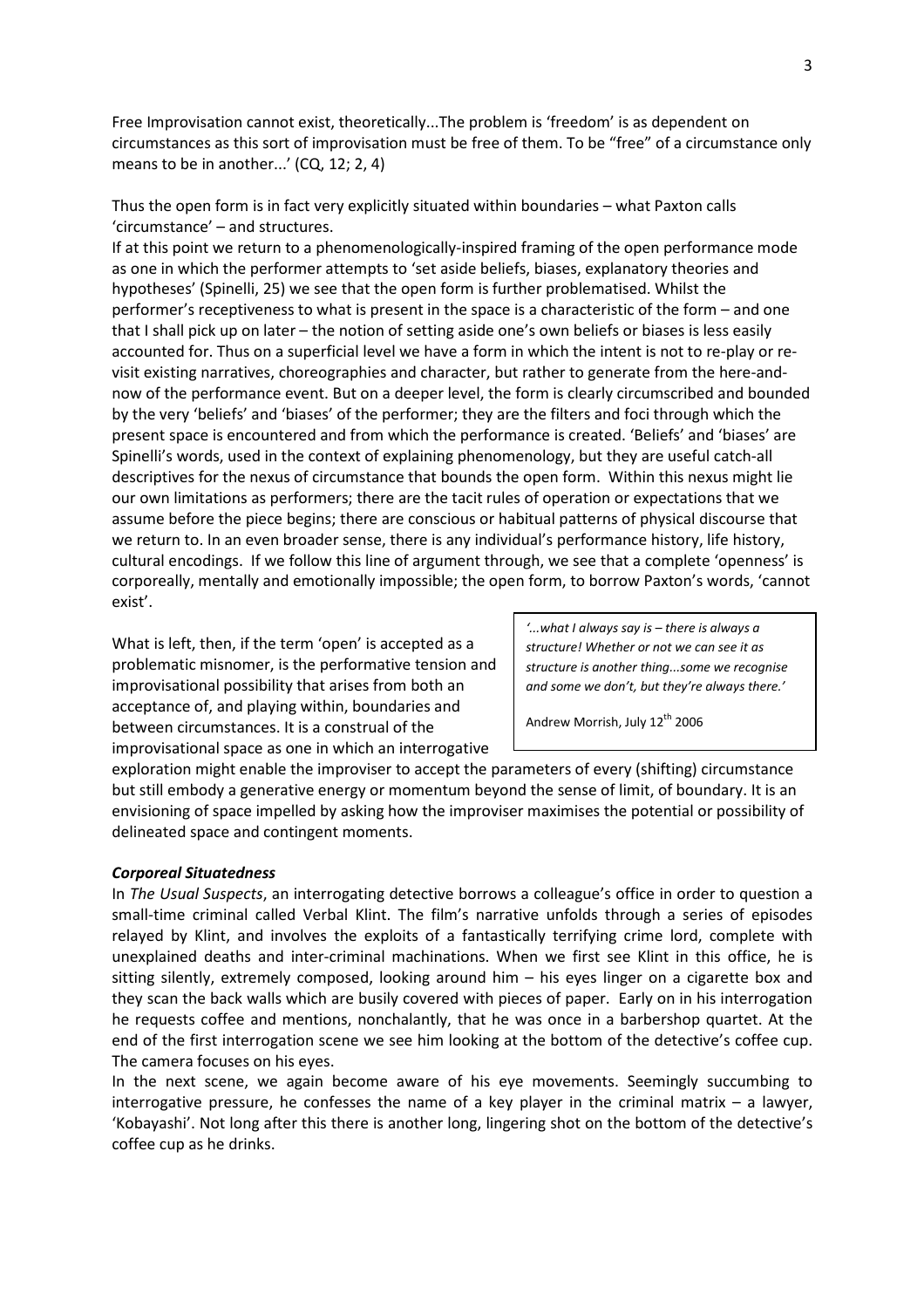The plot accelerates and plays with our perceptions, though we don't know this at the time. Only retrospectively do we realize that the version of events we see, the version relayed through Klint's tale, is a sophisticated lie.

It is not, however, the fabrication of an elaborate fiction that is most interesting in the context of improvisation. Rather it is what is dramatically revealed in the final 3 minutes of the film through the shocked and disbelieving eyes of the detective - the suddenly obvious link between Klint's immediate environment and the details of his story.

As the detective's eyes begin to scan the notice-board at the back of his colleague's office, they fall on a small sign – 'Quartet. Skokie, IL.' At the same time he remembers Klint talking inanely about once being in a barbershop quartet, in Skokie Illinois. Now the detective scans faster, halfremembered pieces of dialogue suddenly cohering with what he is seeing; a random name on a list matches the name of one of the central crime figures of Klint's narrative; a picture matches a description he gave.

His coffee mug has fallen to the floor and smashed (the nicely cinematic mode of signalling his discovery of the truth). As we follow his eyes downwards, we see the inscription 'Kobayashi' on its broken base. The detective realizes that Klint's entire story has been concocted from a string of randomly placed words and images, suddenly visible to him in all their improvisatory significance.

Verbal Klint is, admittedly, a fictionally ideal improviser, but he illustrates both the limitations and capabilities of the situated performer very nicely. Physically bounded by a small, unfamiliar office, he doesn't move from his chair as his eyes take in enough information to construct the contents of his story. What he creates is a direct result of the particular view afforded him by his situation in space – it simply isn't possible to 'see' more of the room. His corporeal situatedness creates a set of conditions that radically affects what is possible 'now'. Improvisationally he can't proceed unless he takes his current spatial location into account as a defining factor in what may be possible next.

But, to adopt a Merleau-Pontian formulation, what he 'sees' is also a result of the 'art of interrogation' (Merleau-Ponty, The Visible and the Invisible, 133) that underpins and infuses his corporeal attitude. He is obviously looking for the potential in his situation. In the words of improviser Chris Johnston: 'The improviser is looking for something to respond to, something that triggers the imagination and in turn creates emotional engagement. When it's happening the solo

improviser becomes like a detective who's hunting down some quarry.' (Johnston, 110) The interrogative stance reveals details, images, words (small, inconsequential things) that would otherwise have stayed mute, invisible.

The consequences of our 'situatedness' are re-enforced in the film by the teasing revelation that the detective, necessarily adopting his own situated perspective, misses the most vital of all clues - the words 'Kobayashi' on the base of his own mug. The absoluteness of the 'here' that the detective occupies does not invite an alternative perspective. Of course, the detective could have noticed the clues in the office earlier; he could have held his mug up and seen the words on its base, but then we would have a rotten drama. The movie's climax leaves one aware of the detective's

limitations, the constricting results of his complete immersion in his own point of view, dictated by his 'beliefs, biases, explanatory theories and hypotheses'. If we agree with Merleau-Ponty that 'each one inhabits only his own, sees only according to his own point of view, enters into being only through his situation' (Merleau-Ponty, The Visible and the

'Placing myself firmly against the wall – A decisive move to 'plant' myself somewhere Look at the light on one side And the piece of paper on the other Words – looked for, sounded out on the tongue Verbal nonsense Looking up to see sheets of paper with words Then the fact of the paper's text the light's label and the wall text Begin to cascade into verbal and internal imagery I can always go back to the wall writings So I do – it's like I don't have to Find the original source but the jumble of Words becomes a character stuck and highly strung'

Hilary Elliott, Studio Writings, March 1st 2010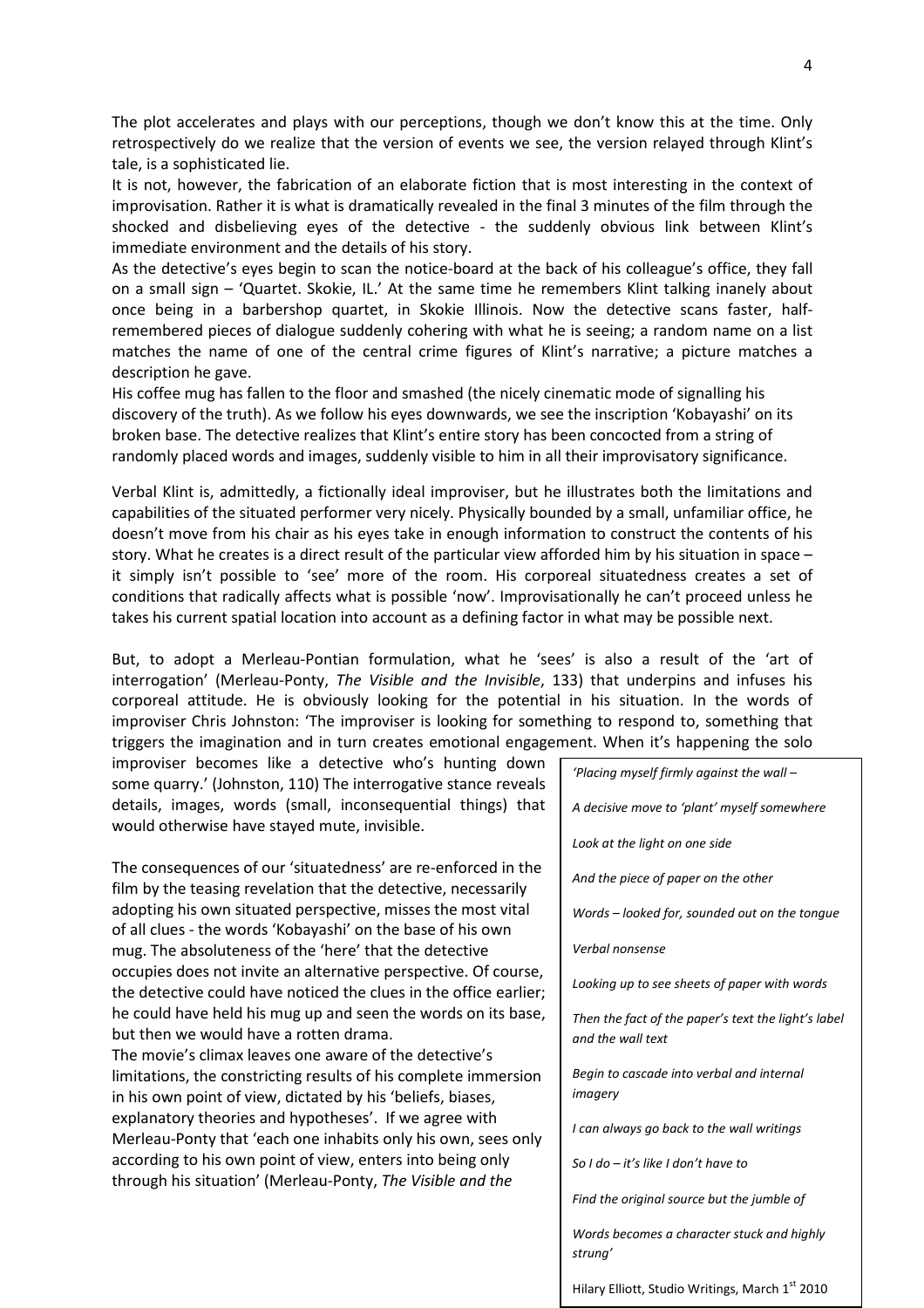Invisible, 62), then the situatedness, when combined with an unwillingness to look for what might not seem evident, closes down other possibilities of 'seeing'.

Simultaneously we see Klint's improvisatory cleverness as a mode of freedom (literally, in fact, as it results in him walking out of the police-station). His freedom is not the kind of Dionysian abandon associated with improvisation in some discourses but stems from his corporeal grounding in and imaginative playing beyond the limited confines of his specific spatial situation. Although the topic of imagination cannot be adequately explored here, it is clearly an operational mode that acts to reconceptualise and reconfigure one's current circumstance: 'Imagination rubs up against the senses, defining and redefining the material world.' (Zaporah, 261) And this maxim, from Keith Johnstone: 'that we are not, as we are taught to think, our 'personalities', but that the imagination is the true self.' (Johnstone, 105)

#### Looking

As an extension of the corporeal, the improviser's vision can function in a diffusive or focussed way – scanning the environment, noticing an array of details, or lingering, immersed in a particular detail or sensation. Vision is both generative – it is a way of finding material or inspiration – and grounding – as the things noticed do not have to be explicitly picked up: 'Don't react, remain aware continually, without interruption. By not reacting, by just noticing, we come to know the "noticer" as separate from the experience being noticed...the phenomenological world becomes something to watch.' (Zaporah, 181)

The ability to be open to the stimuli that exist, or may exist, in the space without reacting to them, combined with the preparedness to utilise that openness in a constructive, generative way characterises the ideal improviser. Klint, as our model, epitomises the kind of 'responsiveness' that is axiomatic in improvisatory discourse as an essential skill. Improviser Chris Johnston writes: 'Responsiveness therefore begins with noting the auditory, visual or kinaesthetic stimuli that are present. With these responses, the aim is to trigger the imagination so as to provoke its progenitive ability to spawn its own world within the world of the event.' (Johnston, 227) And from improvising teacher Ruth Zaporah: 'Action is, in fact, a response. That's all. To act is to respond to the material of one's awareness: information from the senses, imagination, memory. To act is to enact the current experience of awareness as it awares.' (Zaporah, 154) These formulations are useful reminders that responsiveness within improvised performance is not passive; it is not merely a taking-in of data or information: 'Responsiveness, then, is about action that is consequent on awareness.' (Johnston, 228) The ideal improvisatory state is responsive, active, attentive and aware.

A journey. Moving...always moving

Exploring by looking at the edges. The edges of the space, the edges of the objects in the space.

Touching and reflecting what is felt.

The vision leads sometimes.

Sometimes it feels like a "being with" and sometimes like an inspector's gaze.

The arms lead sometimes,

Arcing through the space, causing the torso to rotate in response.

The feet and legs lead sometimes.

Creating pathways that allow you to travel from edge to edge.

A casual restless curiosity propels the journey

Andrew Morrish, Studio Writings, June 27<sup>th</sup> 2009

Whilst agreeing that these are essential qualitative states for any improviser, I think it is also useful to throw a phenomenological light on the improviser's active looking and active responsiveness. To briefly generalise Merleau-Ponty's formulations on the interaction between the individual and the world, he posits that one both perceives the world through observation and interaction, and, simultaneously, experiences the world revealing itself: 'The gaze gets more or less from things according to the way in which it questions them, ranges over or dwells on them. (Merleau-Ponty, Phenomenology of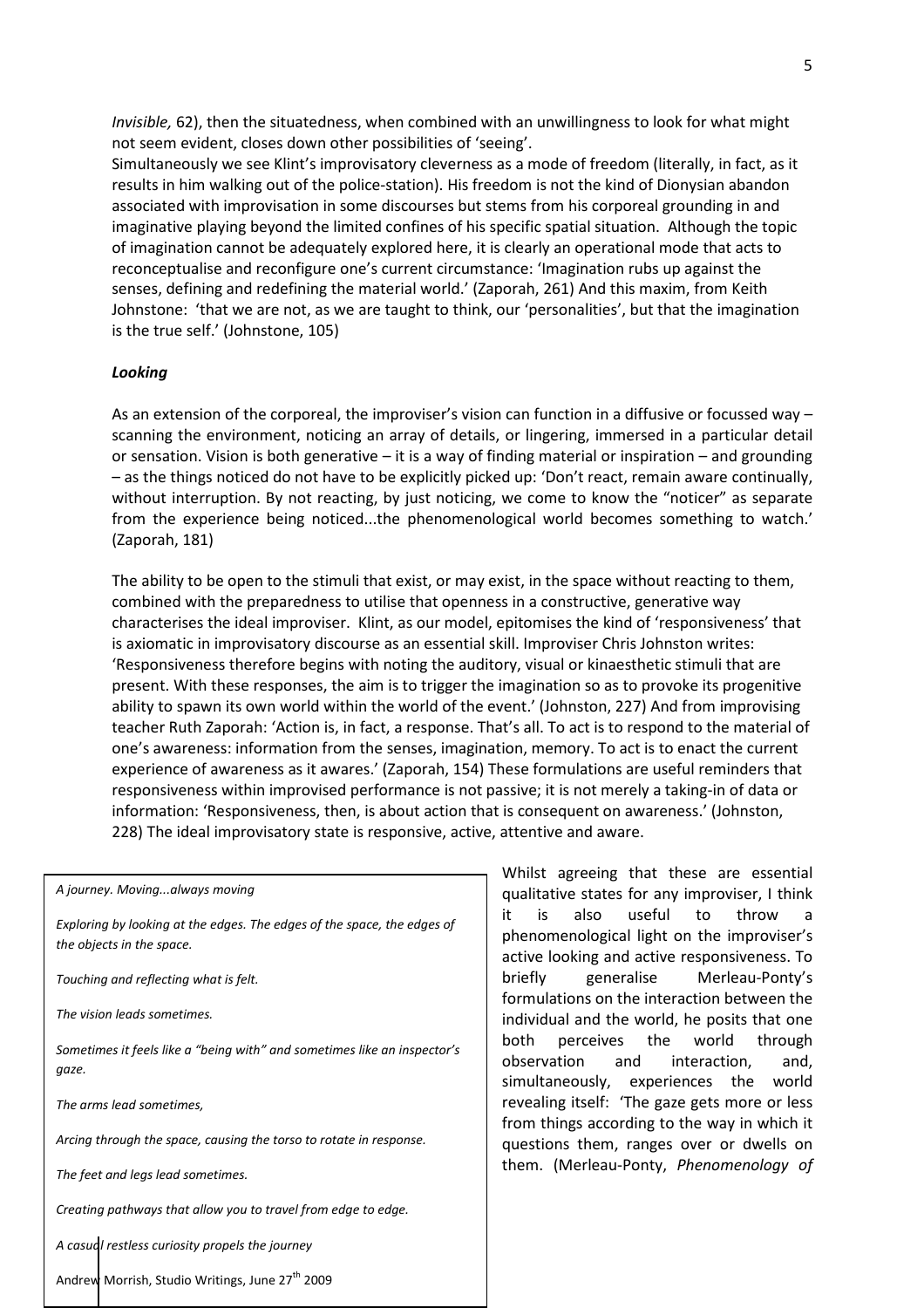Perception, 153) It is 'the look that questions the things.'(Merleau-Ponty, The Visible and the Invisible, 103) 'When I ask myself what precisely it is that I see...it is the reply to a certain kind of questioning on the part of my gaze.' (Merleau-Ponty, Phenomenology of Perception, 226) 'My eye for me is a certain power of making contact with things...' (Merleau-Ponty, Phenomenology of Perception, 278/9)

In Merleau-Pontian thought, there is an interactiveness between the gaze - as an extension of the corporeal, tactile body - and the world that he claims to be mutually constructive: 'The world is inseparable from the subject, but from a subject which is nothing but a project of the world, and the subject is inseparable from the world, but from a world which the subject itself projects.' (Merleau-Ponty, Phenomenology of Perception, 430) It is beyond the scope of this paper to go into the complexities of what he calls the 'chiasm', what we might understand as an overlaying or entwining of the world and the individual. But what is useful to consider here is the proposition that the individual does not simply actively respond to the sensory stimuli surrounding him, but that, as a result of his interrogative stance, he enables what was already present, latent or, to take one of Merleau-Ponty's crucial constructs 'invisible', to come to the fore. If we follow this idea through for its performative implications, we can posit that the space of the solo improviser becomes one in which potential and possibility is both created and enabled; generated and released. Stephen Nachmanovitch citing the example of Michelangelo's theory of sculpture, follows a parallel argument when talking of the improviser's feeling as 'more like following, or taking dictation': 'The statue is already in the stone, has been in the stone since the beginning of time, and the sculptor's job is to see it and release it.' (Nachmanovitch, 4)

Nachmanovitch, whose writing in Free Play articulates an elegant belief in the processes whereby shape, form and music are released, or revealed, talks of a 'deep innate patterning of information' as 'holographically present in whatever we care to look at; not just in Michelangelo's blocks of Carrara marble, but in everything... It is as if there were something underneath this piece of paper, a pattern whose outline I am trying to catch and make visible by pointing to it with these words.' (Nachmanovitch, 35) Whether or not one aligns oneself with the ontological dimension of Nachmanovitch's thought – captured in the statement that the 'ultimate source and destination of creative work...lies in the wholeness of the psyche, which is the wholeness of the world.' (Nachmanovitch, 187) - his thinking does point to the significance of revelation and disclosure within the improvisatory process; the establishment of a constructive relationship with something external to ourselves: 'The liberation, the awakening to creativity, comes when we can finally see ourselves as neither placating nor resisting the universe, but seeing our true relation to it, as part to whole.' (Nachmanovitch, 193)

For the solo improviser, this sense of latent possibility inhering within the improvisational space ties in closely with our consideration of questions of boundaries and precise circumstance. The limitations of the corporeal self – the specific situatedness, the partiality of the individual's spatial point of view, the impossibility of possessing an absolutely open stance from which everything is possible – rub against a sense, or a desire to sense, that there is an open field of possibility as yet untapped: 'The "world" is this whole where each "part", when one takes it for itself, suddenly opens unlimited dimensions..' (Merleau- Ponty, The Visible and the Invisible, notes, 218)

Perhaps this is the condition of the improviser  $-$  an 'indefatigable ranging over things' (Merleau-Ponty, The Visible and the Invisible, 103) in order to find the unique, dynamic potential of each moment; the 'inexhaustible depth' (Merleau-Ponty, The Visible and the Invisible, 41) that may exist beneath or beyond our customary 'beliefs and biases'. The improvisational space lends itself to this kind of

'...you are here, there is an audience; it's us and this is the situation.<sup>'</sup>

Andrew Morrish in conversation, July 11<sup>th</sup> 2006

speculation; it is an arena of potential discovery and revelation – about oneself, one's material, one's audience, one's wider world.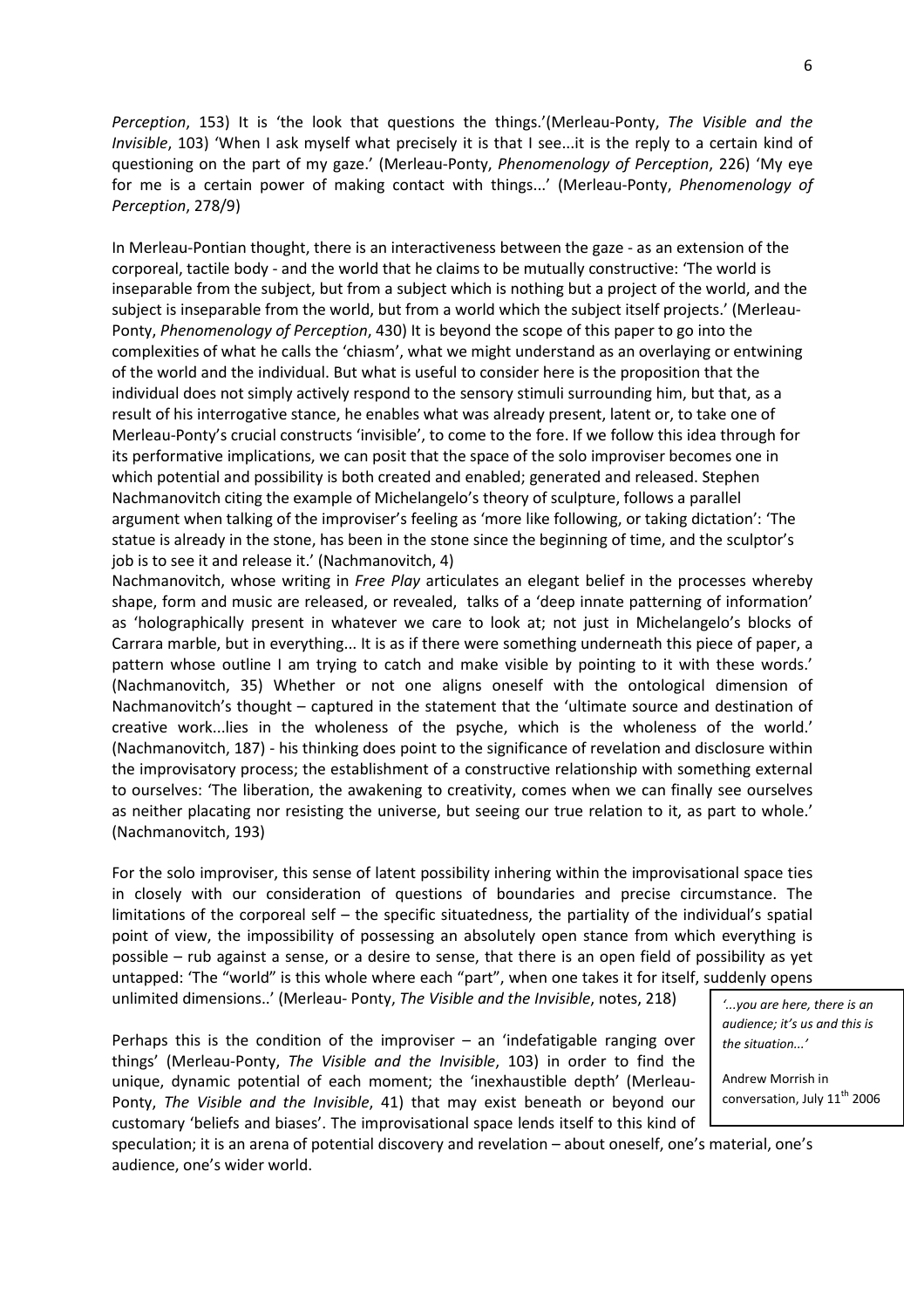As suggested earlier, however, it is also the quintessential solo experience to be obliged to approach that broad (invisible) spectrum through the limits imposed by our corporeal situatedness (and, beyond this spatial condition, the temporal conditioning of our histories and our enculturation). In acknowledging this tension, improvisation points to an essential, challenging, dilemma at the heart of the form: 'Personal agendas, and the resulting loss of awareness...prevent us from living in the

| A 2 <sup>nd</sup> perspective on an improvisation: |  |
|----------------------------------------------------|--|
| A perpetual motion machine,                        |  |
| (in itself a holy grail)                           |  |
| <b>Ticking and whirring</b>                        |  |
| And provoking itself in                            |  |
| <b>Turns. And Twists</b>                           |  |
| And Tortions,                                      |  |
| The room is solid and watchful,                    |  |
| Unvielding in places                               |  |
| Soft elsewhere.                                    |  |
| Pillars and floors and walls                       |  |
| Reject your provocations                           |  |
| And suggestions that there are other ways          |  |
| We could invent of being                           |  |
|                                                    |  |

### Afterword

One of the things most appealing about Verbal Klint is the cool composure with which he goes about improvising his way to freedom. His corporeal stillness reinforces the darting and seeking movements of his present. We allow beliefs to govern our actions, rather than our experience of the constant flow of change.'(Zaporah, 7) Or, as Merleau-Ponty phrases the same conundrum: 'Open upon the thing itself, the perception is no less our own work, because the thing is henceforth exactly what we think we see...' (Merleau-Ponty, The Visible and the Invisible, 29)

In the final analysis, the collision of limit with capacity; of boundaries with possibility; of what is pragmatically sensed with what simply might be offers a potent field of exploration in which the improviser can situate himself and, potentially, discover what has always been present.

| Curtains and strings will go some way with you.            |
|------------------------------------------------------------|
| They'll take on a little of what you offer                 |
| Try the costume on                                         |
| But in the end, their willingness decays                   |
| To watchful stillness.                                     |
| Your sound merges with the ebb                             |
| And flow of traffic, wind and memory.                      |
| Outside a red light glows now,                             |
| <b>DO NOT ENTER</b>                                        |
| For although you have not altered anything,                |
| Everything is changed.                                     |
| John Britton, Studio Writings, June 27 <sup>th</sup> 2009. |

eyes; his looking, as Merleau-Ponty might say, 'envelops, palpates, espouses the visible things.' (Merleau-Ponty, The Visible and the Invisible, 133) The minute details overlooked by the detective's habitual ways of being are 'caught' and improvisationally translated into fiction and freedom. And although he is immensely self-assured, the contingency of Klint's method is nonetheless apparent, as he builds an entire reality on the smallest of revelations, against a background horizon of numerous other possible eventualities. In this he is both improvisationally astute and, for the purposes of this short reflection, a good example of the phenomenological inclination and improvisational leaning towards disclosure, revelation and projection through and beyond our corporeal situation.

#### Bibliography

Copeland, Roger (2004). Merce Cunningham. NY: Routledge